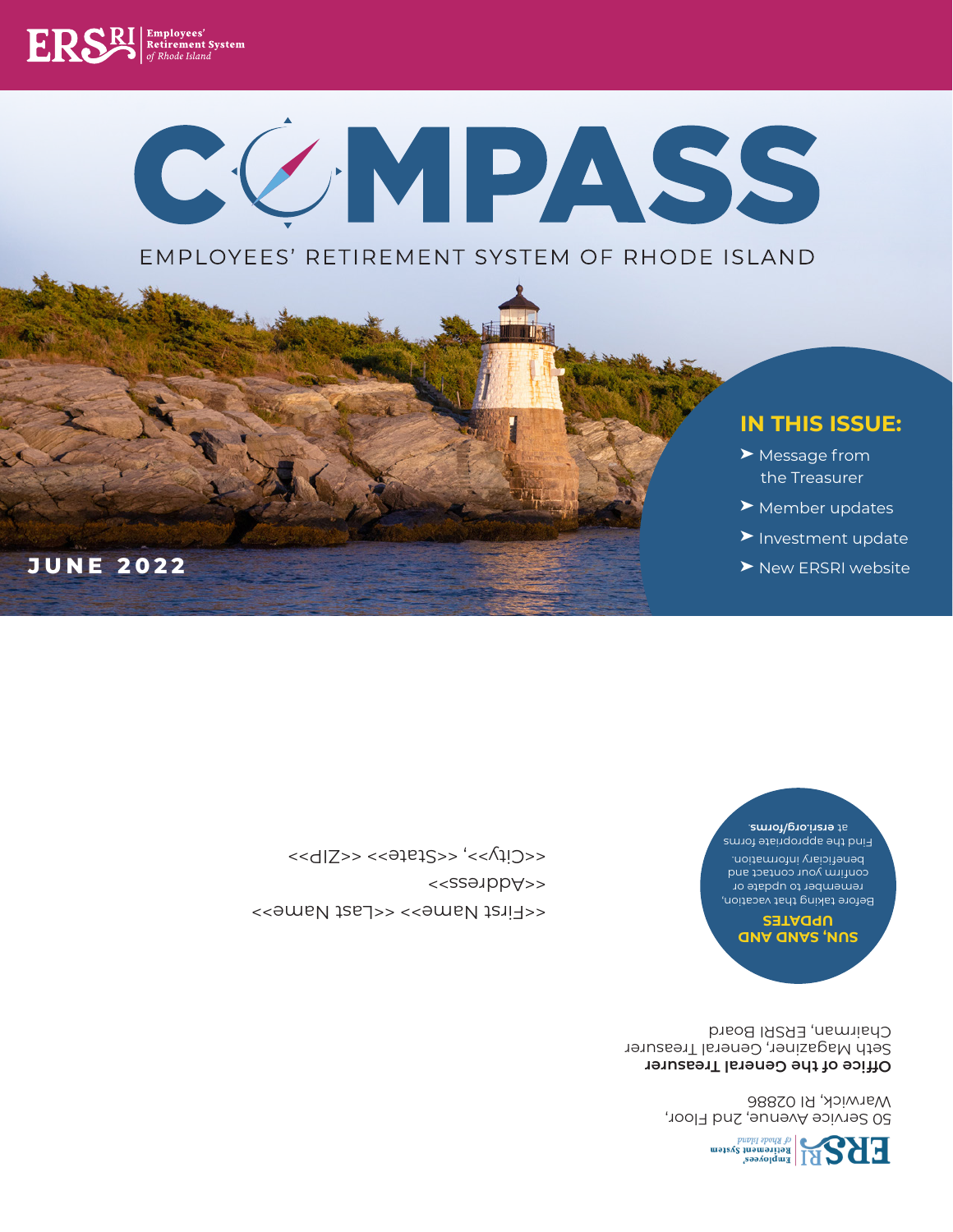

## *A message from*  **GENERAL TREASURER SETH MAGAZINER**

Throughout my time as General Treasurer, you all have been generous with your feedback on how to improve your experience as a member of the Employees' Retirement System of Rhode Island. Whether state or municipal employees, teachers, firefighters, or police officers - active or retired you have all devoted yourselves to public service, so it is a great honor for my team and me to serve you and to be responsive to that feedback.

 $\sum_{\text{ref:} \text{R}} \left| \text{Employes}' \atop \text{of Rhode Island} \right|$ 

In response to you feedback, we recently launched one-on-one retirement counseling for members within three years of retirement. These personalized one-on-one retirement counseling appointments can help you understand your future benefits and have been very helpful for members planning for their retirement. More information and instructions on how to make an appointment are on page 2.

In the last issue of Compass, we mentioned that we will be launching a new website that will make information about the system and your benefits easier to access. I am excited to share that the new ERSRI.org is officially launching in mid-June, and incorporates features we know are important to you – it is easier to navigate and has an improved search function, so you can find the information you are looking for faster. It will also be accessible for use on mobile devices. I encourage you to check out the features by going right to the site and check it out (the video is there as well)!

On the investment side, we also continue to outperform most of our peers, strengthening the health of the system. Under the 'Back to Basics' investment strategy



we enacted when I came into office, the pension fund has grown by over \$3 billion since 2015 and the 17.27% annualized return achieved last year outperformed 92% of peer public pension plans. Page 5 has a more detailed investment update.

Thank you for all you have contributed to the State of Rhode Island – both in devoting your career to public service and for sharing your feedback to improve ERSRI for all members. The team and I appreciate all you do, and we wish you a fun and safe summer.

Sitte Yogasin

Seth Magaziner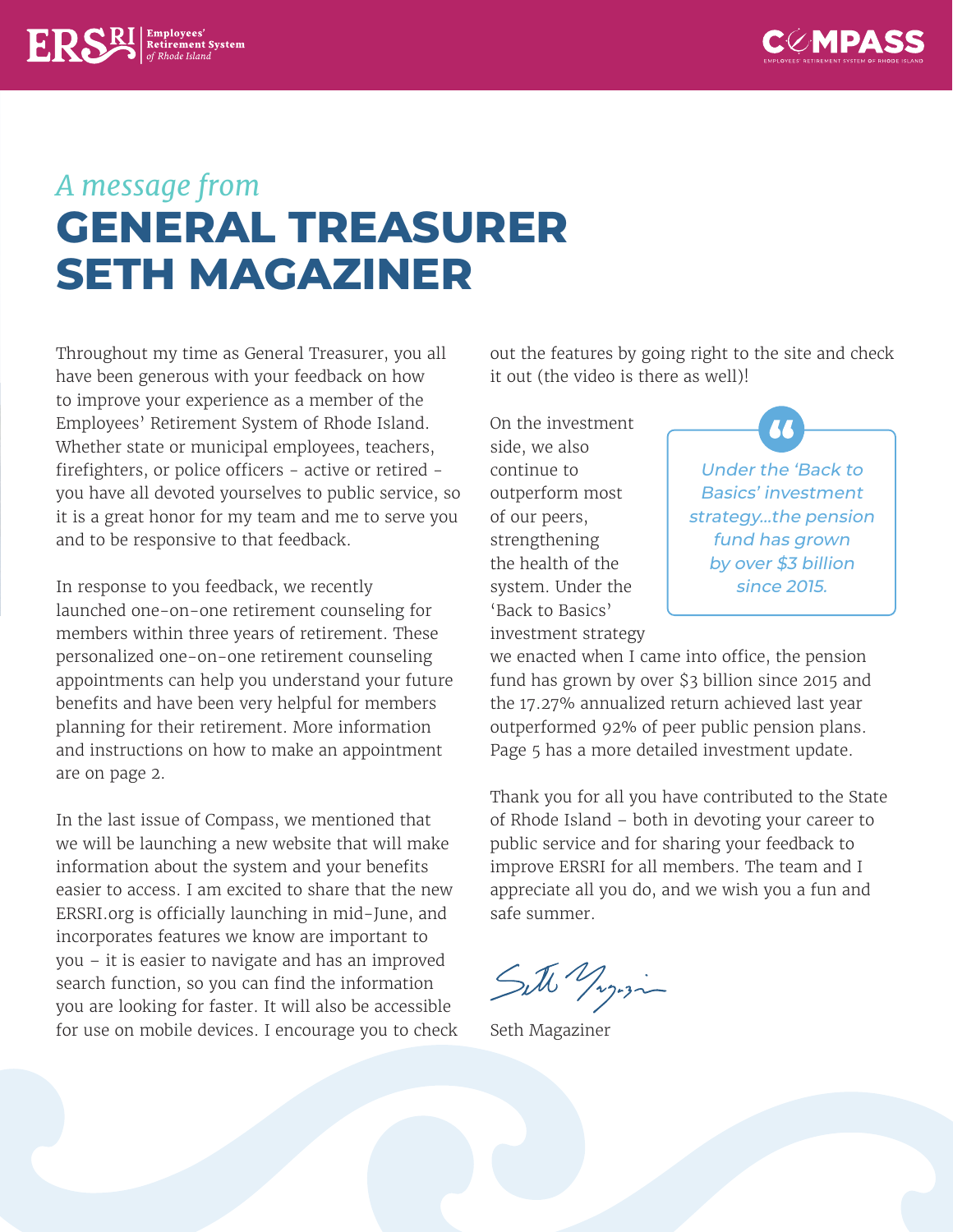### *One-on-one* **RETIREMENT COUNSELING**

**MEMBERS —**The Retirement System offers oneon-one retirement counseling for members who are within 3 years of their retirement eligibility date. These personalized counseling sessions give you the opportunity to learn about your future benefits to help you plan for your retirement.

To request benefit information or schedule a personalized retirement counseling session, you can visit **www.ersri.org** and click on "Planning for Retirement," under the "Members" dropdown menu at the top of the homepage. We encourage those of you who are planning for retirement and who have questions about your benefits to submit a request. If you do not have internet access, you can always call the ERSRI Member Services Center at 401-462-7600 Monday through Friday between 8:30 am and 4 pm.  $\sim$ 

# *Public Service Loan Forgiveness* **LIMITED WAIVER AVAILABLE**

**MEMBERS —**Public Service Loan Forgiveness (PSLF) is a program run by the U.S. Department of Education for federal student loan borrowers who are repaying their loans while they work full-time in public service, which includes teaching, and state and municipal employment. After working for 10 years—and making 120 monthly student loan payments—a borrower's remaining loan balance can be forgiven. However, the paperwork and verification process needed to achieve PSLF can be complicated and many borrowers have struggled to have their loans forgiven.

The U.S. Department of Education recently announced a temporary, but significant, waiver to some PSLF program rules. Borrowers can receive credit for periods of repayment that would not have normally qualified – including payments that may have been late or for less than the full amount due. **Note: the waiver is only available to borrowers until October 31, 2022.**

#### **To take advantage of the waiver you need to:**

- 1. If you don't have one already, register for a Federal Student Aid ID at **StudentAid.gov/fsaid/create-account**.
- 2. If you have Federal Family Education Loans (FFEL), Perkins loans, or other federal student loans, -consolidate your loans into a Direct Consolidation Loan. You can consolidate your loans at **StudentAid.gov/consolidation**.
- 3. Submit a PSLF form to certify your employment that you want credit for through the waiver. You can generate a PSLF form at **StudentAid.gov/pslf**.

There is no specific application for the waiver. Once borrowers have completed these steps, they will automatically be opted in and receive forgiveness if they qualify or an increased qualifying payment count. Note: this opportunity is time sensitive. **Be sure to complete these steps before October 31, 2022.** 

For more information about the Public Service Loan Forgiveness Limited Waiver visit **StudentAid.gov/PSLFwaiver.**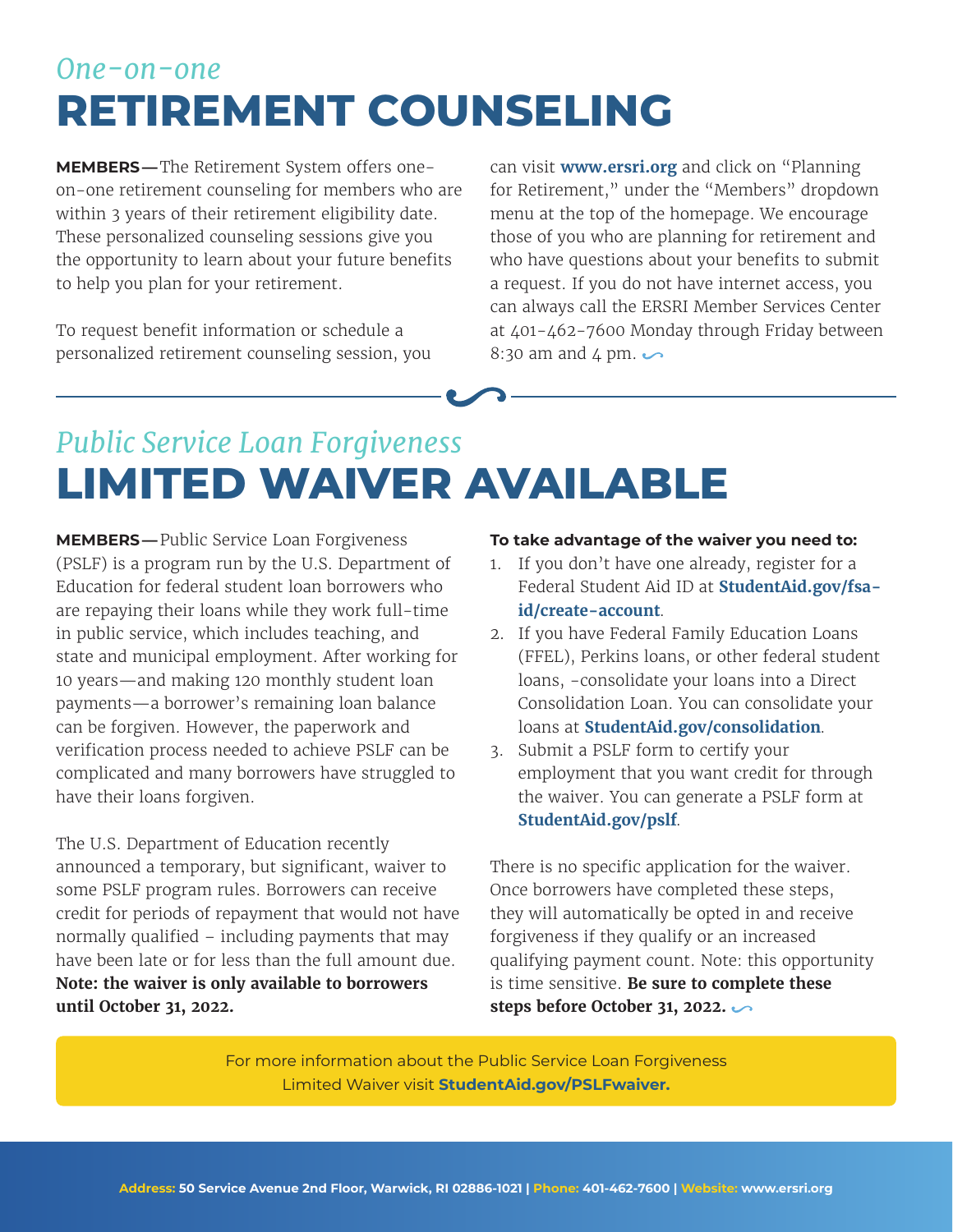# **OUR NEW WEBSITE IS HERE! VISIT ERSRI.ORG**

**Optimized search functionality**

**Easy-to-find account login**

**Frequently asked questions at your fingertips**

**Interactive carousel for announcements and more**

**Intuitive navigation**

**Most-visited pages available at a glance**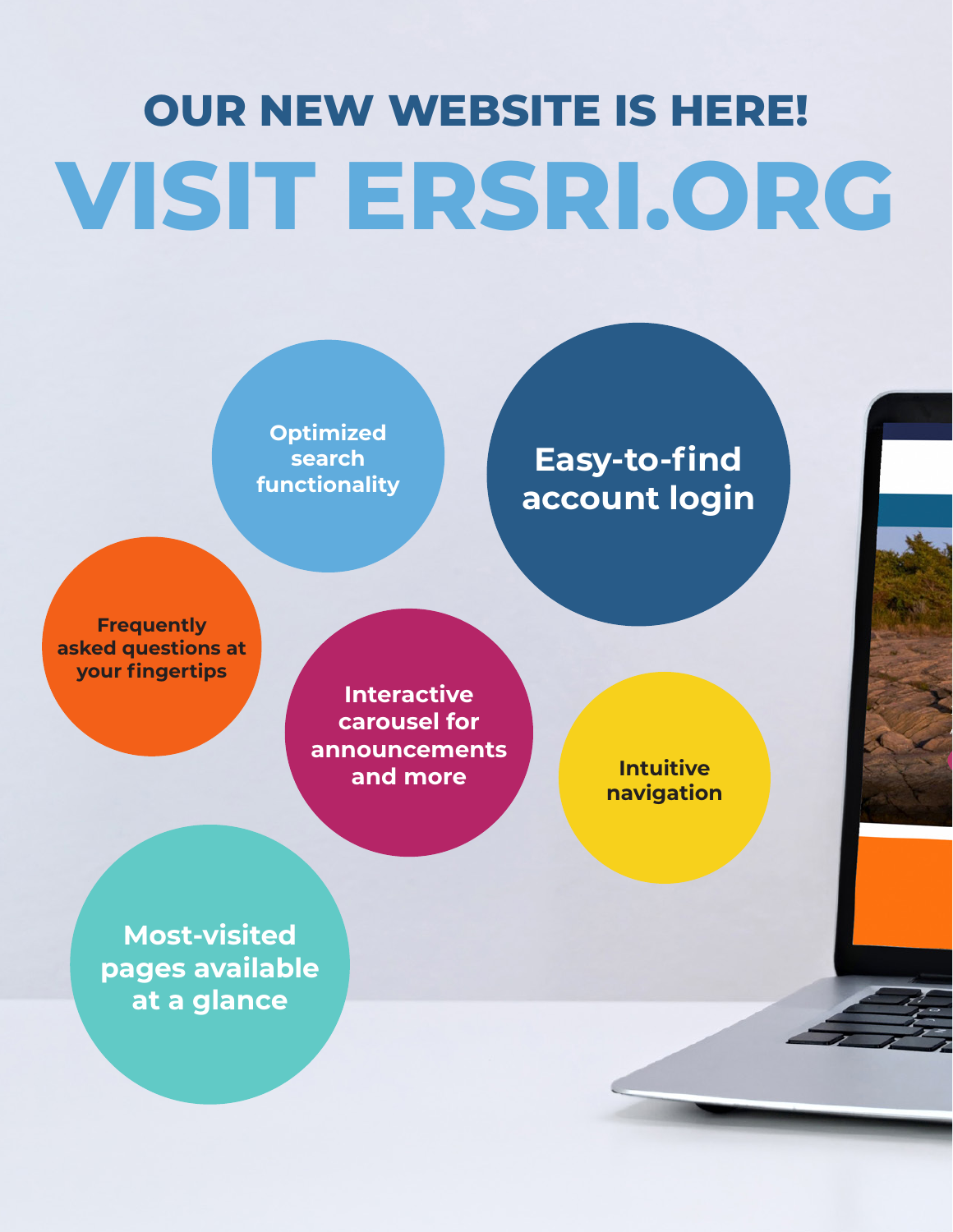**Scan the QR code** with your smartphone camera to watch a video detailing the new features of our website!